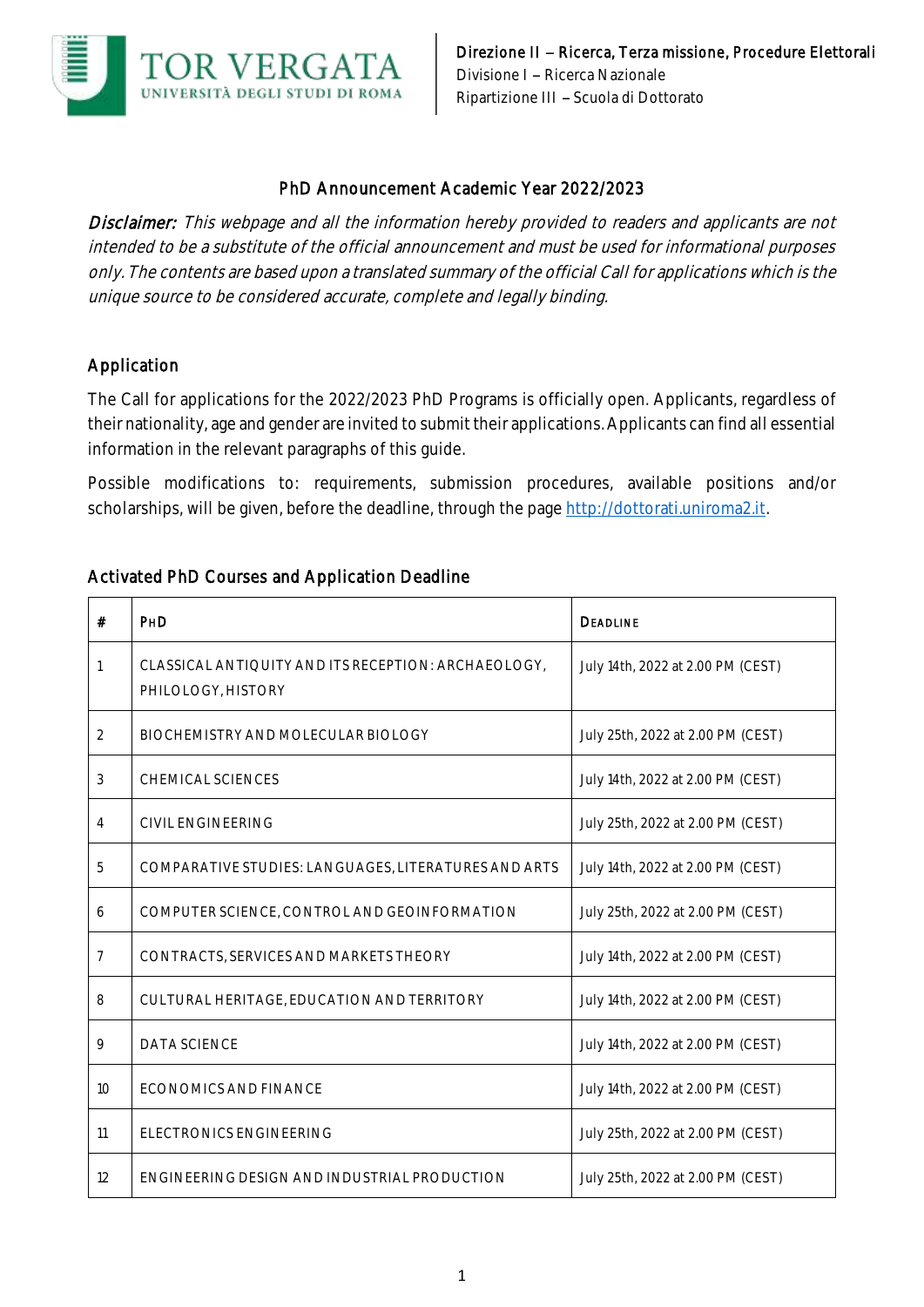

| 13 | <b>ENTERPRISE ENGINEERING</b>                                                         | July 25th, 2022 at 2.00 PM (CEST) |
|----|---------------------------------------------------------------------------------------|-----------------------------------|
| 14 | EVOLUTIONARY BIOLOGY AND ECOLOGY                                                      | July 14th, 2022 at 2.00 PM (CEST) |
| 15 | HISTORY AND PHILOSOPHICAL-SOCIAL SCIENCE                                              | July 14th, 2022 at 2.00 PM (CEST) |
| 16 | IMMUNOLOGY, MOLECULAR MEDICINE AND APPLIED<br><b>BIOTECHNOLOGY</b>                    | July 25th, 2022 at 2.00 PM (CEST) |
| 17 | <b>INDUSTRIAL ENGINEERING</b>                                                         | July 25th, 2022 at 2.00 PM (CEST) |
| 18 | LAW AND JUDICIAL REMEDIES: PRIVATE LAW, COMPARATIVE<br>LAW, ROMAN LEGAL SYSTEM        | July 14th, 2022 at 2.00 PM (CEST) |
| 19 | MANAGEMENT                                                                            | July 14th, 2022 at 2.00 PM (CEST) |
| 20 | MATERIALS FOR HEALTH, ENVIRONMENT AND ENERGY                                          | July 14th, 2022 at 2.00 PM (CEST) |
| 21 | <b>MATHEMATICS</b>                                                                    | July 14th, 2022 at 2.00 PM (CEST) |
| 22 | MEDICAL-SURGICAL BIOTECHNOLOGIES AND<br>TRANSLATIONAL MEDICINE                        | July 25th, 2022 at 2.00 PM (CEST) |
| 23 | MEDICAL-SURGICAL SCIENCES                                                             | July 25th, 2022 at 2.00 PM (CEST) |
| 24 | MICROBIOLOGY, IMMUNOLOGY, INFECTIOUS DISEASES,<br>TRANSPLANTATION AND RELATED DISEASE | July 25th, 2022 at 2.00 PM (CEST) |
| 25 | MOLECULAR AND CELLULAR BIOLOGY                                                        | July 14th, 2022 at 2.00 PM (CEST) |
| 26 | NEUROSCIENCE                                                                          | July 25th, 2022 at 2.00 PM (CEST) |
| 27 | NURSING SCIENCES AND PUBLIC HEALTH                                                    | July 25th, 2022 at 2.00 PM (CEST) |
| 28 | <b>PHYSICS</b>                                                                        | July 14th, 2022 at 2.00 PM (CEST) |
| 29 | PHILOSOPHY                                                                            | July 14th, 2022 at 2.00 PM (CEST) |
| 30 | PUBLIC LAW                                                                            | July 14th, 2022 at 2.00 PM (CEST) |
| 31 | PUBLIC LEGAL STUDIES                                                                  | July 14th, 2022 at 2.00 PM (CEST) |
| 32 | SYSTEMS AND EXPERIMENTAL MEDICINE                                                     | July 25th, 2022 at 2.00 PM (CEST) |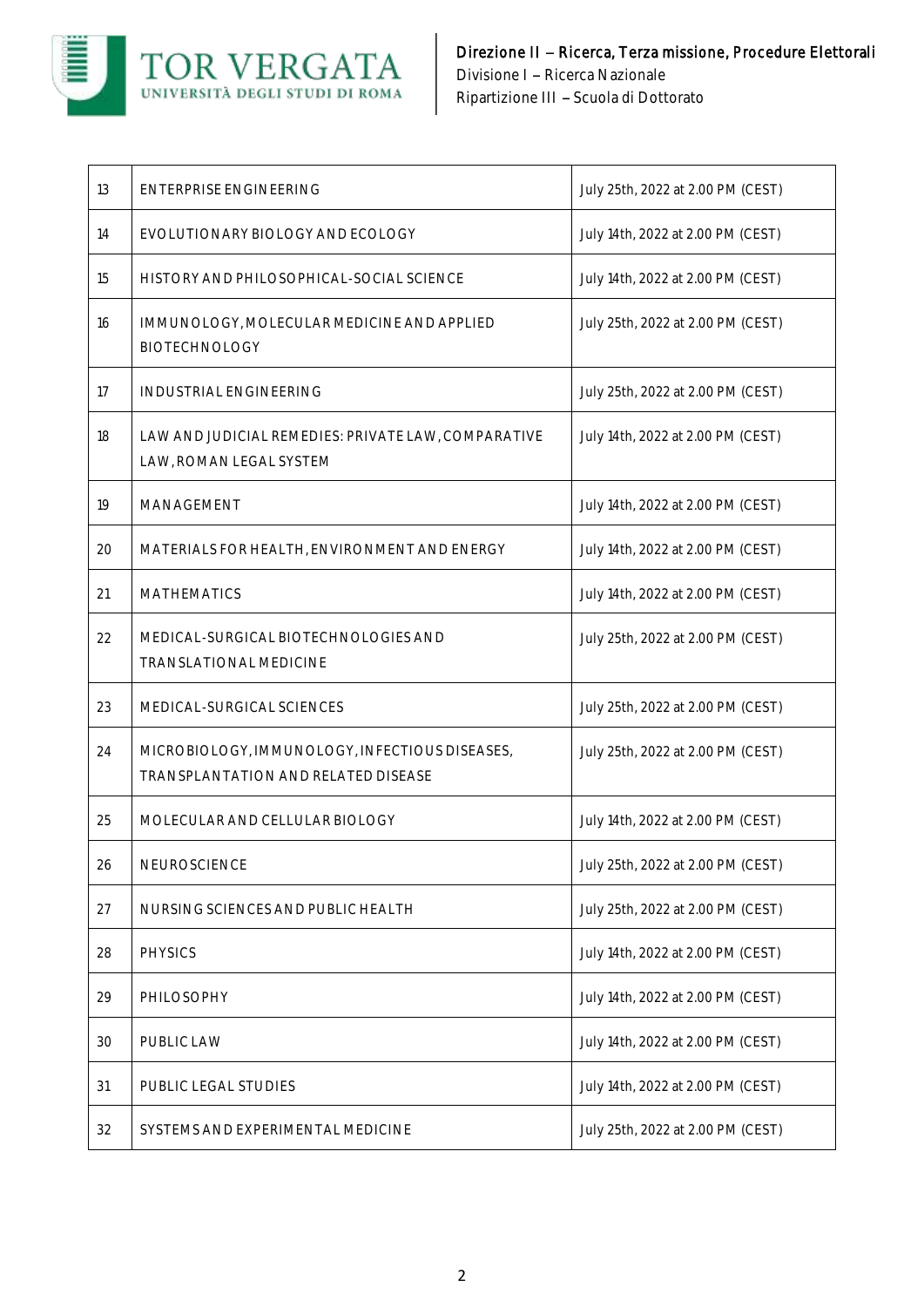

| ົດ<br>ں ر | TISSUE ENGINEERING AND REMODELING BIOTECHNOLOGIES | July 25th, 2022 at 2.00 PM (CEST) |
|-----------|---------------------------------------------------|-----------------------------------|
|           | FOR BODY FUNCTION                                 |                                   |

## **Requirements**

The call is open to all applicants with a second level degree obtained in Italy or abroad. The PhD Board will have to establish whether the degree awarded abroad could be considered equivalent to an Italian degree or not, through a specific assessment limited to the PhD call purposes.

The PhD description pages form an integral part of the call and duly provide the requirements for the admission along with the expected dates of the exams. Any changes to the dates will be available in each single PhD description page with a 15 days' notice.

# Foreign applicants

Foreign applicants are only those with a foreign citizenship, that is not italian. Foreign applicants with a degree obtained in Italy are still considered foreigners for the PhD Call purposes. They must submit their applications with the online procedure described in the paragraph "Application procedure". When entering their personal data in the online form, applicants are required to enter all the first names and last names on their passport. Moreover, applicants are invited to avoid the use of nicknames, shorts and terms of endearment since this will result in an invalid fiscal code assigned by the submission system.

During the online procedure, foreign applicants must choose only one of the following options:

- 1. to apply for the position and the scholarship as well or
- 2. to apply for the position only since they have their own source of funding (so-called Independent Candidates).

Independent Candidates (c.d. Foreign Country Fellows/Borsisti di Stato Estero) are allowed to skip the written exam and to hold the oral exam off site as well. Moreover, they will be placed in a separate ranking list.

In addition to the requirements of both the call for applications and the PhD description sheets, foreign applicants with a non-EU degree title must submit the Declaration of Value to the PhD Office, within 6 months from the enrolment date.

#### Applicants with disability

In accordance to art. 3 of Law 104/1992, candidates with disability equal or higher to 66% that needs assistance and/or additional time have to notify the University Committee for Students with Disabilities by email at the following addresse[s segreteria@caris.uniroma2.it](mailto:segreteria@caris.uniroma2.it) an[d giovanni.larosa@uniroma2.it:](mailto:giovanni.larosa@uniroma2.it)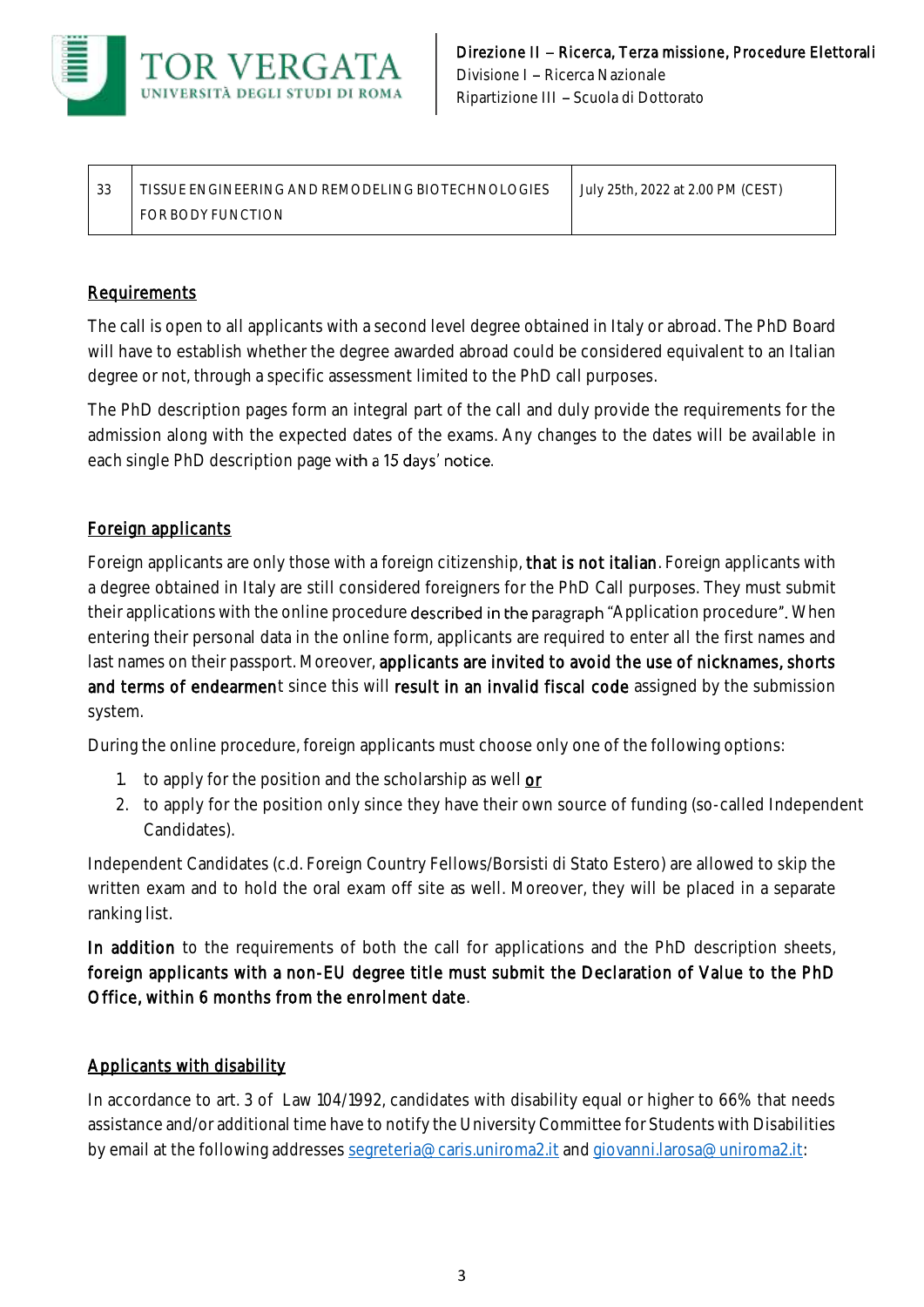

- requests for ordinary assistance have to be sent at least 10 days before the first examination test;
- requests for special technology assistance have to be sent at least 20 days before the first examination test.

All assistance forms are available at this link[: http://caris.uniroma2.it/?page\\_id=208.](http://caris.uniroma2.it/?page_id=208)

#### Application procedure

1) Visit http://gestione.dottorati.uniroma2.it/application/default.aspx

| Ripertyrown (1) - Scalds & Delhorate Tor Hergans |                                                                                                                                                                      |  |
|--------------------------------------------------|----------------------------------------------------------------------------------------------------------------------------------------------------------------------|--|
|                                                  | SISTEMA DI ACQUISIZIONE ONLINE DELLE DOMANDE DI AMMISSIONE AL CONCORSO DI DOTTORATO 38" DI RICERCA XXXVIII s.a. 2022/2023                                            |  |
|                                                  | Submission System - Call for Applications to the Ph.D. Programme 38th Cycle Academic Your 2022/2023                                                                  |  |
|                                                  | This has symptomate need and take for countries to find movement<br>For the applications shading class the tric caps.                                                |  |
|                                                  | Jeé biaggioite informationi (122.01) au-<br>three differences in 1994 front-                                                                                         |  |
|                                                  | Par promises al conviso quarter condessi edicionessisti<br>To produce prints continues and construction                                                              |  |
|                                                  | <b>SHIPMENT</b>                                                                                                                                                      |  |
|                                                  | <b>LALLACTE</b>                                                                                                                                                      |  |
|                                                  | <b>See Thomas</b>                                                                                                                                                    |  |
|                                                  |                                                                                                                                                                      |  |
|                                                  | The most pair implatations, illinois stud-                                                                                                                           |  |
|                                                  |                                                                                                                                                                      |  |
|                                                  | pagina tellumativa (on Calernis del controli diaterram attiva) a Tor Vergitz par (COOVIT) ciria-<br>complains this of the Designations when the for Vergins Sciences |  |
|                                                  |                                                                                                                                                                      |  |
|                                                  |                                                                                                                                                                      |  |

| Wipperighten Hi - Roads & Deissener Tor Vergate                                                                                                                                                                                                                                                                                                                                                                                                    | <b>CONTRACT</b> |
|----------------------------------------------------------------------------------------------------------------------------------------------------------------------------------------------------------------------------------------------------------------------------------------------------------------------------------------------------------------------------------------------------------------------------------------------------|-----------------|
| SISTEMA DI ACOUISIZIONE ONLINE DELLE DOMANDE DI AMMISSIONE AL CONCORSO DI DOTTORATO DI RICERCA XXXVIII a.a. 2022/2023<br>Submission System - Call for Applications to the Ph.D. Programmes 38th Cycle Academic Year 2022/2023                                                                                                                                                                                                                      |                 |
| <b>Earted presuments</b><br><b>Haw to promock</b>                                                                                                                                                                                                                                                                                                                                                                                                  |                 |
| The Conservation Commission and continenties do commissions of the middle of American Additional Additional Additional Commission and Conservation<br>The service page at all for antive to the car or experiment than contentrial the present of this and address the contentrion of                                                                                                                                                              |                 |
| At increase indicate explication on interpretations and id of cost that connect in each stand and the content of Assembly connected and assembly connected and assembly a standard and assembly a distinguishing<br>the shall and or behaviorship data on of the registration with joint interested the Balance sell asset on the specified is more than the constitution than afford and in authorities in a substitution of the application from |                 |
| age and remains Course and by agreem                                                                                                                                                                                                                                                                                                                                                                                                               |                 |
| Secretary. If this registrations non-consense is participations all bands of compres-<br>Attendance regularities, close will allier She backs barriers in the compensate                                                                                                                                                                                                                                                                           |                 |
| The Fair gate ad best copper to import process a local process states in the market in<br>(Fyes) have already registered and agent to subject your applitutions.                                                                                                                                                                                                                                                                                   |                 |
| ment is knowld. Have you stakened                                                                                                                                                                                                                                                                                                                                                                                                                  |                 |

**C TON WINDATA LIN** 44.00 - 00020 Human PL (8992999006 - C.F. 00293192818)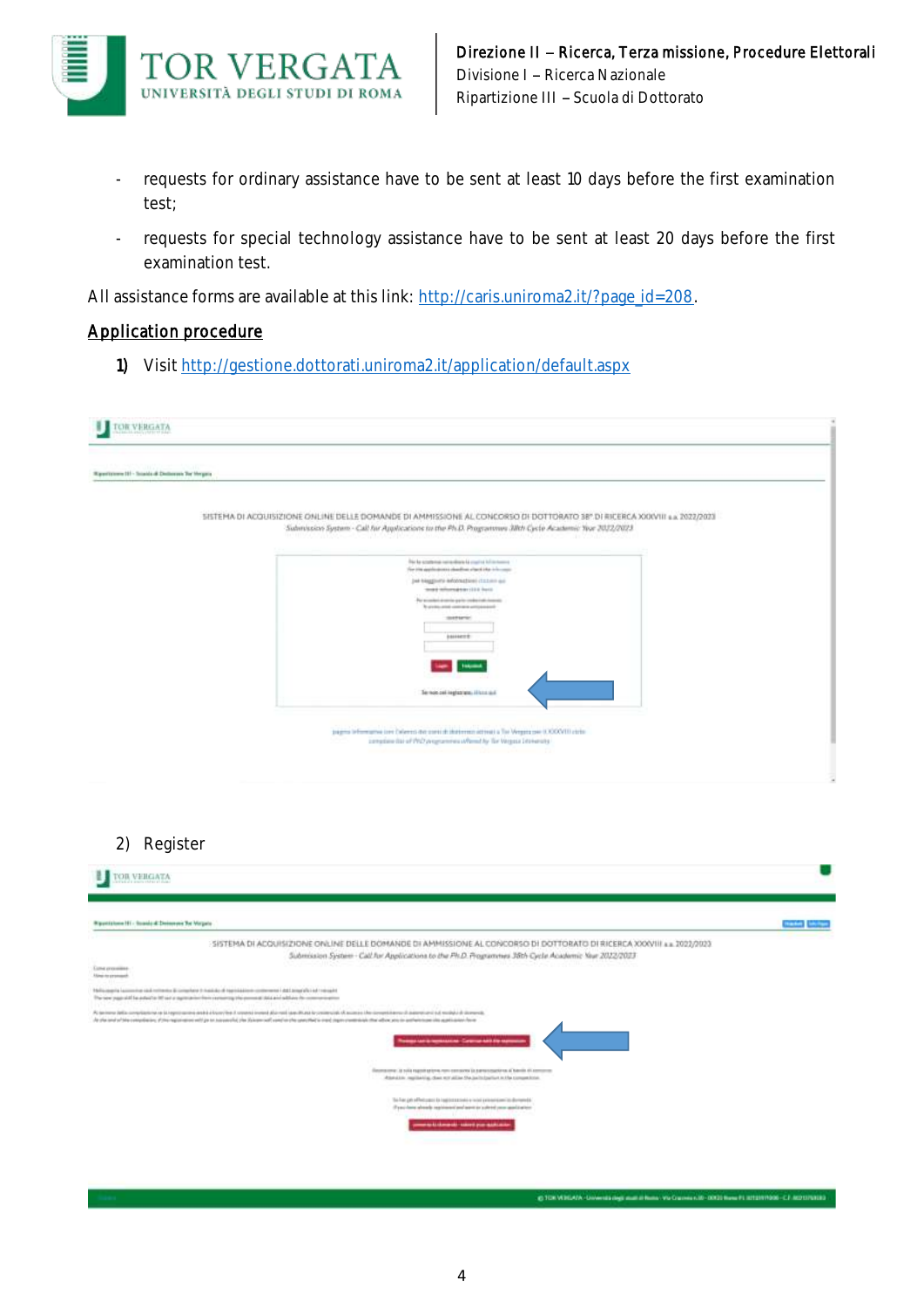

- 3) Personal information: Edit all required fields showed by the system. Accept the terms and continue with the registration
- 4) Studies information: Edit all required fields showed by the system with particular reference to Master's Degree, Bachelor's degree if applicable, and continue with the registration
- 5) Studies information: Edit all required fields showed by the system with particular reference to Higher/Secondary School, and continue with the registration
- 6) Studies information: enter ALL exams taken during the university studies (both Master's and Bachelor's if applicable), and continue with the registration
- 7) Check the showed summary, edit if needed or confirm to proceed

| <b>CIR VERGATA</b><br>ш                                                                                                                                                                                                                                                                                                                                                                                                                                      |                                                                                                                   |
|--------------------------------------------------------------------------------------------------------------------------------------------------------------------------------------------------------------------------------------------------------------------------------------------------------------------------------------------------------------------------------------------------------------------------------------------------------------|-------------------------------------------------------------------------------------------------------------------|
| <b>Restaurant II</b> - South & Statement By Wagon.                                                                                                                                                                                                                                                                                                                                                                                                           | <b>COMPUTER</b>                                                                                                   |
| LA REGISTRAZIONE E STATA COMPLETATA CORRETTAMENTE<br>REGISTRATION HAS BEEN SUCCESSFULLY COMPLETED.                                                                                                                                                                                                                                                                                                                                                           |                                                                                                                   |
| 3) recordiance che la sula registrazione sun compose di parter giane si bavelo.<br>Please number and registration does not allies you or participate in the call.<br>UNEQUOUS to considerated a the city constitution of the constant policy and an additional of the constitution of the constant of the constitution of the constitution of the constitution of the constitution of the constitut<br>Char cha condentrials sand to use do areal to ting to |                                                                                                                   |
|                                                                                                                                                                                                                                                                                                                                                                                                                                                              | <b>Information of the American Control of Control</b>                                                             |
|                                                                                                                                                                                                                                                                                                                                                                                                                                                              |                                                                                                                   |
|                                                                                                                                                                                                                                                                                                                                                                                                                                                              | all FOR VEHICLES. Temperate shall want of News, Vio Discouss is all. ABSD News (1,101) ENVIOUS (2,7 applicational |

8) Use the the emailed login data to enter the submission system

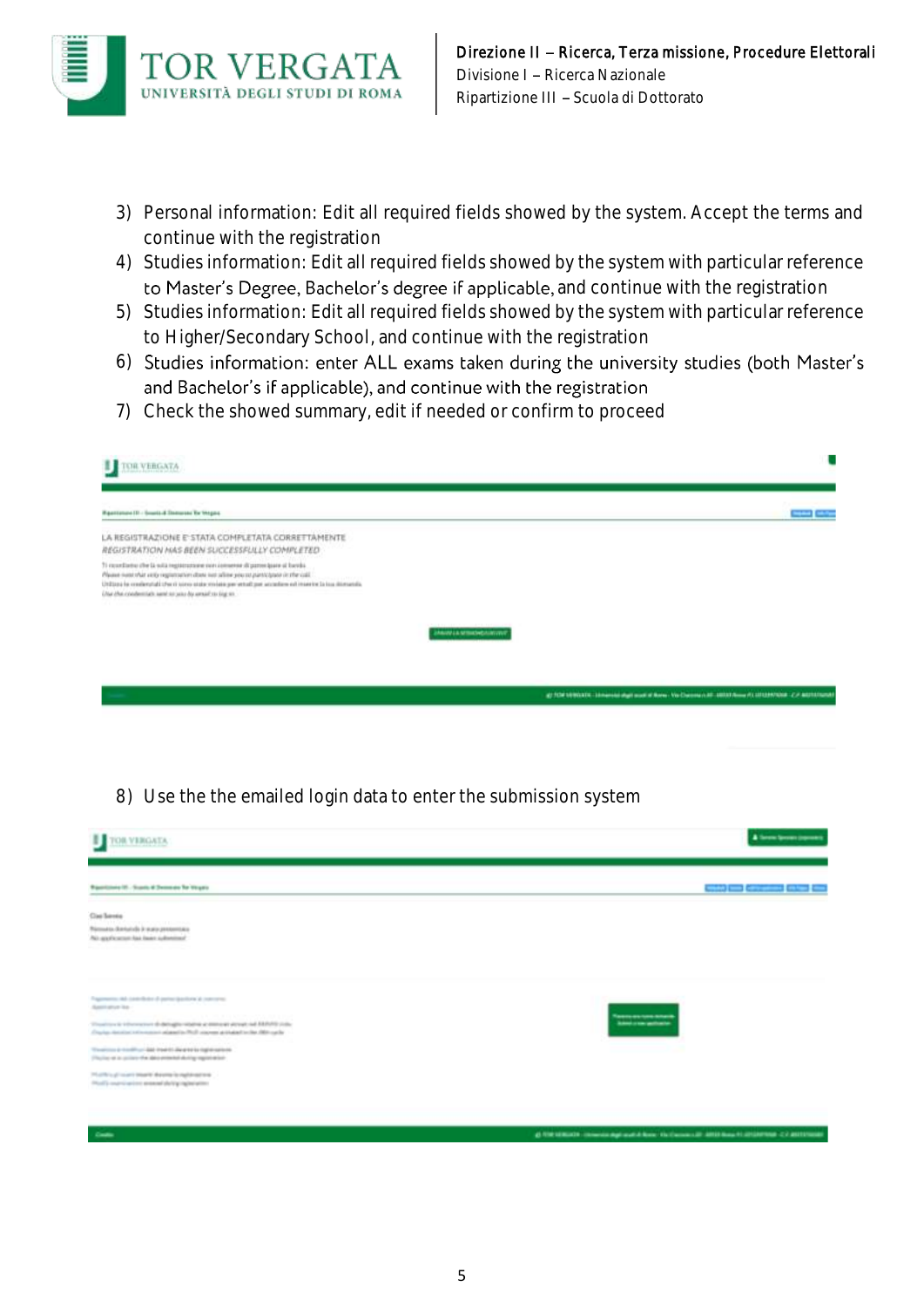

- 9) Start a new application by hitting the green button on the right side of the page
- 10) Select a PhD course from the drop dwon menu and proceed
- 11) Carefully read all the showed PhD course requirements
- 12) Accept the requirements and proceed
- 13) Accept the terms and proceed with the submission
- 14) Edit all required fields showed by the system for tab and proceed
- 15) Upload all required documents and proceed
- 16) Select the category you want to apply for among the available options from the drop down menu, confirm the chosen option and proceed
- 17) If you have chosen to apply for the scholarship, also chose one or more topic/s among the showed one, and proceed
- 18) Check the showed summary, edit if needed or confirm the application by hitting the apposite button
- 19) Print the receipt

# Applicants can submit multiple applications. Each application must be started ex novo.

All foreign applicants are required to pay for the application fee of 35 euros ex post, that is only if finally admitted to the PhD. Further instructions will be provided by the PhD Office after the admission.

# Editing an existing application

Submitted applications must be edited before the deadline.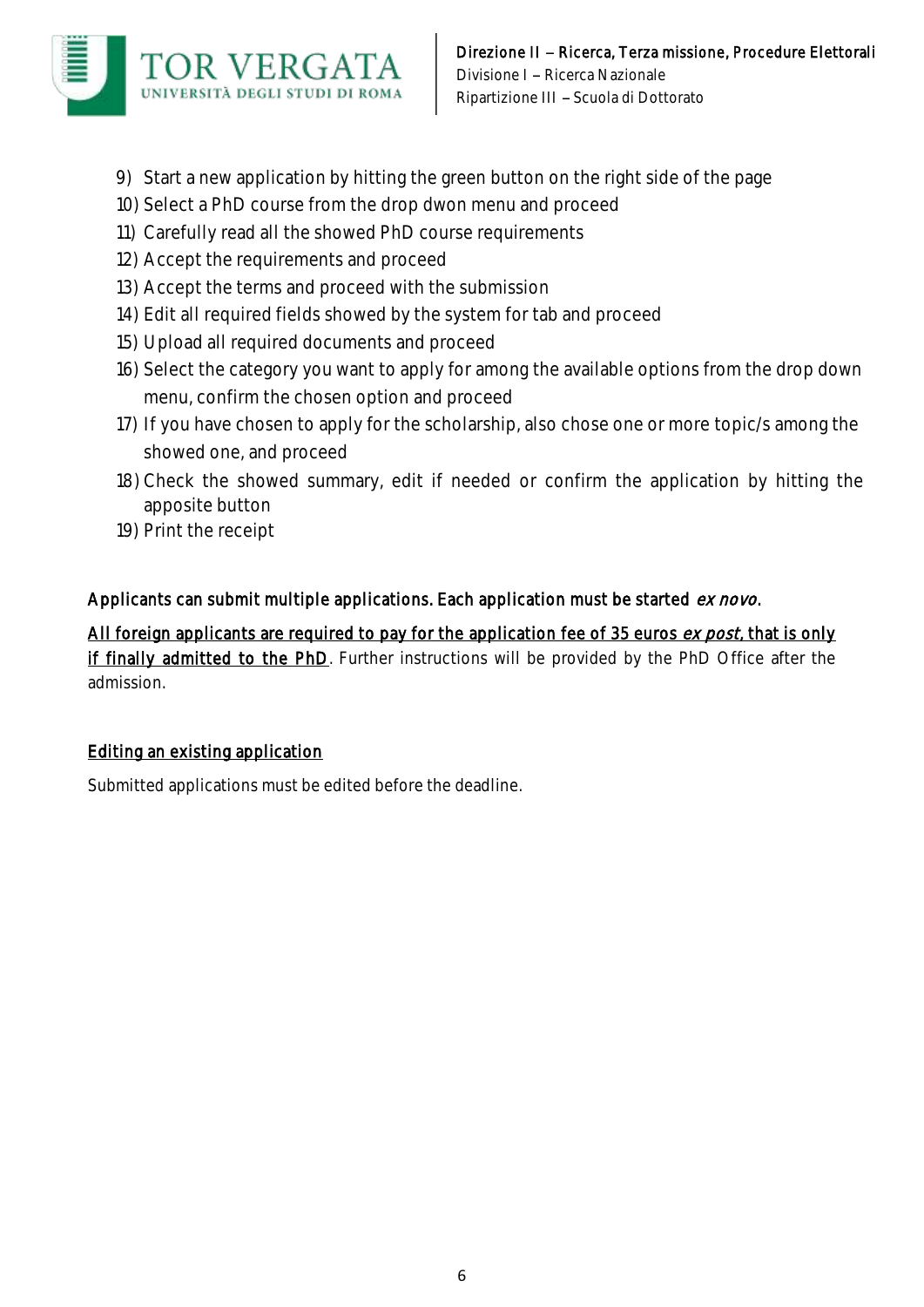

# Enrolment

Admitted foreign applicants will receive the invitation letter from the PhD office along with further instructions. In particular they will be required to provide the following documents to allow the PhD Office to carry out the enrolment procedure:

- a) in case of Independent Candidates:
	- non-EU citizens must provide:
		- (i) a valid residence permit, or
		- (ii) the VISA, or

(iii) the documentation proving the ongoing visa application (a signed copy of the VISA application form, including the payment receipt for the visa processing);

- both EU and non-EU citizens, must submit the documentation proving their financial statement such as, for example:
	- (iv) a bank account balance of at least 5.800 euros
	- (v) scholarship funded by the government of their country of origin
	- (vi) scholarship funded by the Italian Ministry of foreign affairs
	- (vii) the written declaration of any institution, both in Italy and abroad, that want to fund the PhD for whatever reason
	- (viii) an employment contract
	- (ix) family support by means of a written declaration along with valid identity document of one or more declaring family members

Under no circumstances an Independent Candidate may be a recipient of a University scholarship.

Under no circumstances the LazioDISU scholarship may be considered as a valid source of funding

- b) in case of foreign applicants that have applied and have been selected for the University scholarship, non-EU citizens must provide:
	- (i) valid residence permit, or
	- (ii) the entry VISA, or

(iii) the documentation proving the ongoing visa application (a signed copy of the VISA application form, including the payment receipt for the visa processing);

- c) in case of foreign applicants that have applied for the University scholarship but not selected for the scholarship, in addition to the documentation indicated in the previous point b), they must submit the documentation proving their financial statement such as, for example:
	- (iv) a bank account balance of at least 5.800 euros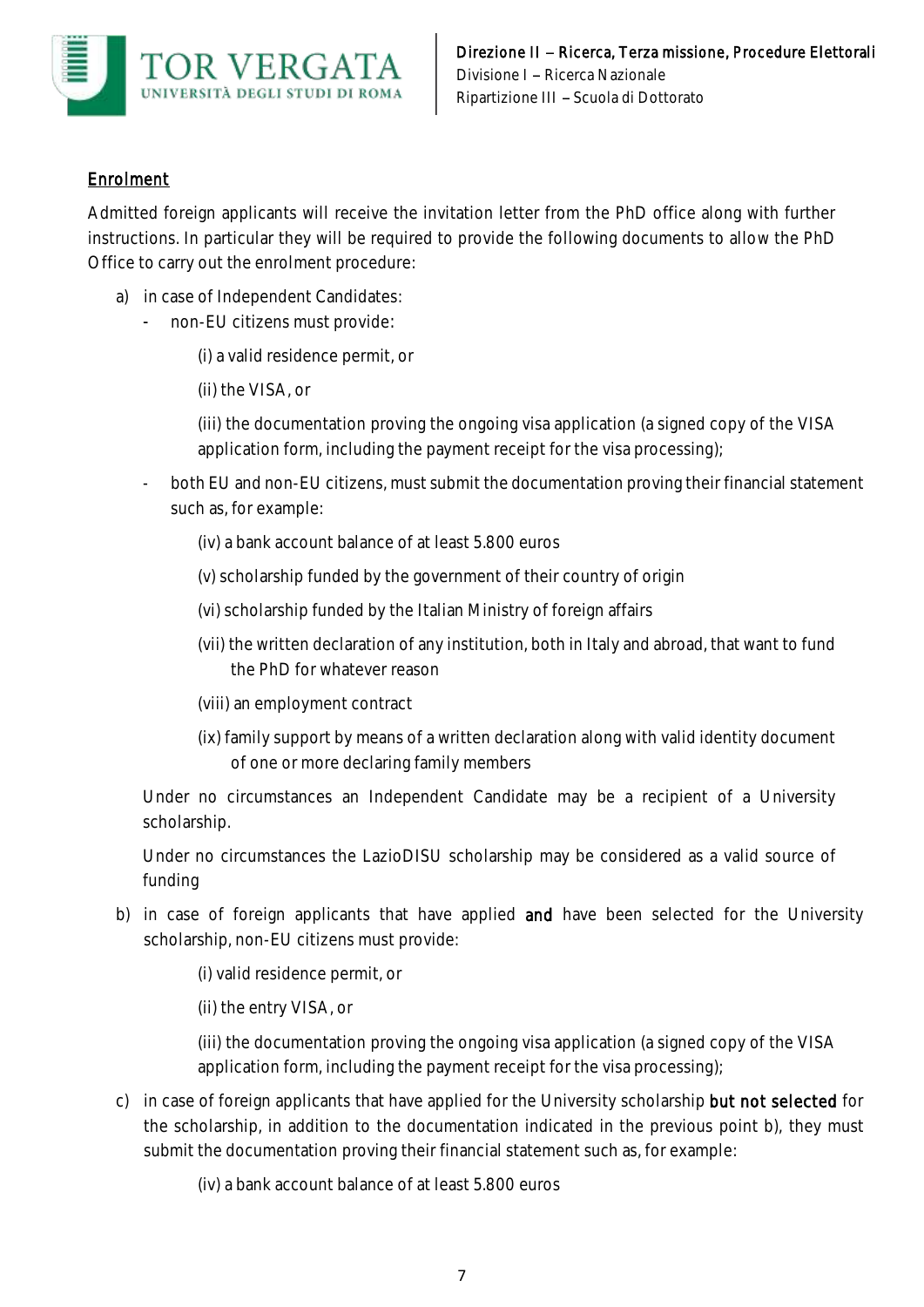

(v) scholarship funded by the government of their country of origin

(vi) scholarship funded by the Italian Ministry of foreign affairs

(vii) the written declaration of any institution, both in Italy and abroad, that want to fund the PhD for whatever reason

(viii) an employment contract

(ix) family support by means of a written declaration along with valid identity document of one or more declaring family members

Under no circumstances the LazioDISU scholarship may be considered as a valid source of funding

The deadlines for the enrollment, which will be made available on the PhD Office website, are referred to Italian applicants only. Foreign applicants will receive a specific communication by email.

Enroled students accept to fully comply with the PhD Regulation of University of Rome Tor Vergata, issued by Decree of the Rector n. 706 of March 9th 2022, available at dottorati.uniroma2.it.

## Grounds for exclusion and application rejection

Applicants will be excluded or application will be rejected if:

- All the requested documents and information are not provided within the deadline and in accordance with the rules laid down in the call, are not provided
- Either some or all requirements established in the PhD Description sheets are missing
- The application fee not payed within set out terms
- The signature, where explicitly requested, is missing
- The graduation day is later than the established enrolment date.
- The academic qualification awarded abroad is not recognized as equivalent to an Italian qualification.
- The Declaration of Value is not provided to the PhD Secretariat within the prescribed term
- The research activities and the starting date of the PhD are not arranged, in agreement with the Coordinator, within fifteen days from the enrolment.
- Fraudulent and/or false statements have been provided. Declarations made can be subject to random verification in any moment during the PhD duration; in this specific case the selected candidates will also have to pay compensation equal to the scholarship's amount received.